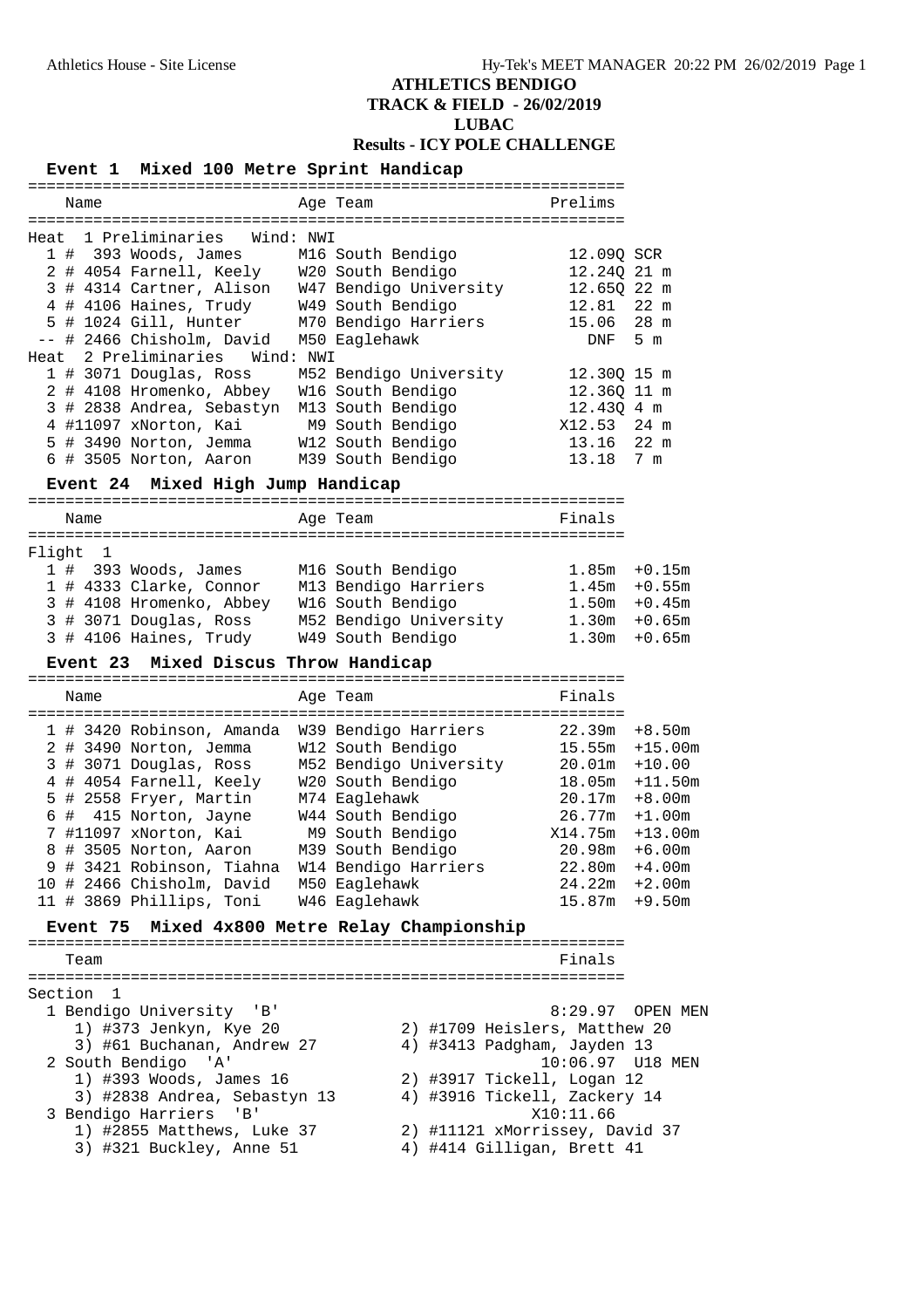### **ATHLETICS BENDIGO**

**TRACK & FIELD - 26/02/2019**

### **LUBAC**

#### **Results - ICY POLE CHALLENGE**

## **....Event 75 Mixed 4x800 Metre Relay Championship**

| 4 Bendigo University 'D'      | $10:49.93$ 50+ MEN             |
|-------------------------------|--------------------------------|
| 1) #428 Green, Craig 51       | 2) #1708 Heislers, David 53    |
| 3) #3071 Douglas, Ross 52     | 4) #4708 Jenkins, Russell 57   |
| 5 Bendigo Harriers 'A'        | X11:11.25                      |
| 1) #11133 xCook, Victor 56    | 2) #2357 Baker, Eric 57        |
| 3) #3777 Jordan, Geoff 50     | 4) #1063 Cowell, Peter 55      |
| 6 Bendigo University 'A'      |                                |
| $1)$ #4201 Fear, Jazlin 15    | 2) #4203 Murphy, Charlotte 13  |
| 3) #1285 Lonsdale, Phoebe 13  | 4) #2842 Rowe, Tullie 14       |
| 7 Bendigo University 'E'      |                                |
| 1) #4200 Fear, Tanner 12      | 2) #4520 Lonsdale, Lewis 11    |
| 3) #4315 Rowe, Max 13         | 4) #1665 Creer, Tim 12         |
| 8 South Bendigo 'B'           | X12:11.01                      |
| 1) #11139 xAndrea, Lincon 7   | 2) #358 Curtis, Peter 25       |
| 3) #3853 Hilson, Gregory 49   | 4) #1024 Gill, Hunter 70       |
| 9 Bendigo University 'C'      | X13:33.07                      |
| 1) #4204 Smith, Andrea 43     | 2) #11140 xMcDonald, Meagan 41 |
| 3) #11141 xLonsdale, Fiona 49 | 4) #4314 Cartner, Alison 47    |

### **Event 1 Mixed 100 Metre Sprint Handicap**

| Brenc I Mixed Too Metre Sprinc Handicap                  |                                   |                        |                |  |
|----------------------------------------------------------|-----------------------------------|------------------------|----------------|--|
| Name                                                     | Age Team                          | Finals                 |                |  |
| Section 1 Finals Wind: NWI                               |                                   |                        |                |  |
| 1 # 393 Woods, James M16 South Bendigo 12.15             |                                   |                        | <b>SCR</b>     |  |
| 2 # 4054 Farnell, Keely     W20 South Bendigo            |                                   | 12.27                  | $21 \text{ m}$ |  |
| 3 # 4108 Hromenko, Abbey W16 South Bendigo 12.45 11 m    |                                   |                        |                |  |
| 4 # 3071 Douglas, Ross M52 Bendigo University 12.46 15 m |                                   |                        |                |  |
| 5 # 2838 Andrea, Sebastyn M13 South Bendigo              |                                   | $12.58$ 4 m            |                |  |
| 6 # 4314 Cartner, Alison                                 | W47 Bendigo University 12.69 22 m |                        |                |  |
| Event 26 Mixed Long Jump Handicap                        |                                   |                        |                |  |
| Name                                                     | Age Team                          | Finals                 | Wind           |  |
| ====================================<br>Fliaht 1         |                                   |                        |                |  |
| 1 # 4108 Hromenko, Abbey W16 South Bendigo               |                                   | 4.54m                  | NWI +1.60m     |  |
| 2 # 393 Woods, James M16 South Bendigo                   |                                   | 5.82m                  | $NWI + 0.10m$  |  |
| 3 # 2838 Andrea, Sebastyn                                | M13 South Bendigo                 | 5.08m    NWI    +0.80m |                |  |
| 4 # 4106 Haines, Trudy 6 M49 South Bendigo 3.18m         |                                   |                        | $NWI + 2.30m$  |  |
| 5 #11139 xAndrea, Lincon M7 Unattached                   |                                   | X2.10m                 | $NWI + 3.30m$  |  |
| 6 # 4333 Clarke, Connor                                  | M13 Bendigo Harriers 3.37m        |                        | $NWI + 2.00m$  |  |

#### **Event 28 Mixed Shot Put Handicap**

================================================================ Name Research Magnetic Age Team Age Team Rinals ================================================================ 1 #11097 xNorton, Kai M9 South Bendigo X5.99m +4.25m 2 # 4054 Farnell, Keely W20 South Bendigo 6.97m +3.25m 3 # 3420 Robinson, Amanda W39 Bendigo Harriers 6.75m +3.25m 4 # 3490 Norton, Jemma W12 South Bendigo 6.22m +3.75m 5 # 3505 Norton, Aaron M39 South Bendigo 7.67m +2.00m 6 # 2558 Fryer, Martin M74 Eaglehawk 7.11m +2.50m 7 # 415 Norton, Jayne W44 South Bendigo 8.14m +1.25m 8 # 3869 Phillips, Toni W46 Eaglehawk 6.85m +2.50m 9 # 3071 Douglas, Ross M52 Bendigo University 6.71m +1.75m